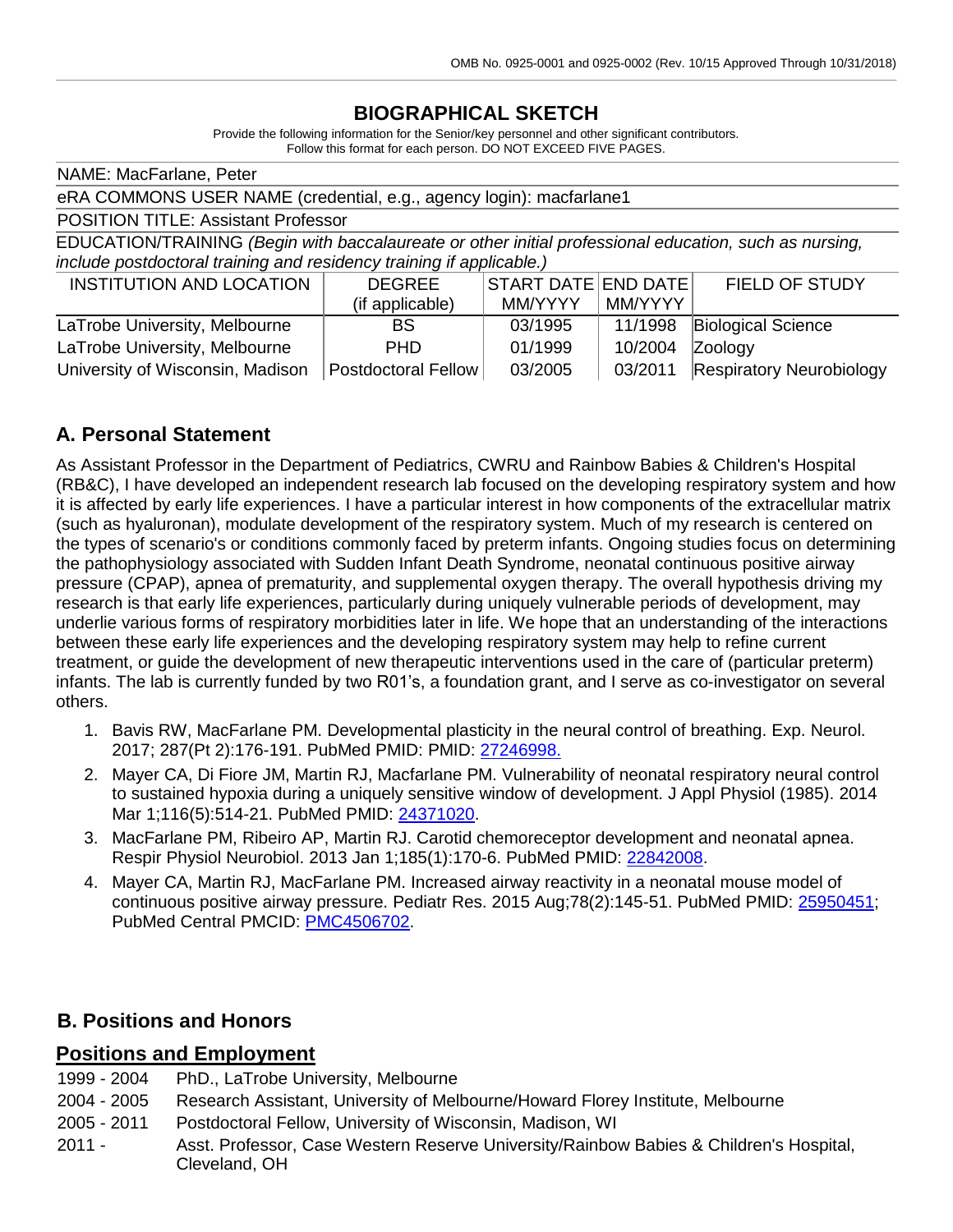## **Honors**

| 1999 | First Class Honors, Bachelor of Science, LaTrobe University, Melbourne, Australia |
|------|-----------------------------------------------------------------------------------|
| 1999 | Summer Research Scholarship, LaTrobe University, Melbourne, Australia             |
| 2000 | Australian Postgraduate Award, LaTrobe University, Melbourne, Australia           |
| 2008 | Parker B. Francis Fellowship, Francis Family Foundation                           |
| 2010 | Carolyn-Tum Suden Hillebrandt Award, Experimental Biology Meeting                 |

## **C. Contribution to Science**

- 1. My lab recently developed a neonatal rodent model of sudden infant death syndrome that exhibits all of the hallmarks of a SIDS-related event including: 1) vulnerability to hypoxia exposure; 2) a critical window of development; 3) brainstem abnormalities in serotonin expression; and 4) changes in brainstem microglia expression. We have identified a possible cause of the vulnerability, which describes a disturbance in key neurodevelopmental events that are necessary for cardio-respiratory control.
	- a. Stryker C, Camperchioli DW, Mayer CA, Alilain WJ, Martin RJ, MacFarlane PM. Respiratory dysfuncti0n following neonatal sustained hypoxia exposure during a critical window of brainstem extracellular matrix formation. Am. J. Physiol. Regul. Integr. Comp. Physiol. 2018; 314(2):R216-227. PubMed PMID: 29046314.
	- b. Rourke KS, Mayer CA, MacFarlane PM. A critical postnatal period of heightened vulnerability to lipopolysaccharide. Respir Physiol Neurobiol. 2016 Oct;232:26-34. PubMed PMID: [27328410.](http://www.ncbi.nlm.nih.gov/pubmed/27328410/)
	- c. MacFarlane PM, Mayer CA, Litvin DG. Microglia modulate brainstem serotonergic expression following neonatal sustained hypoxia exposure: implications for sudden infant death syndrome. J Physiol. 2016 Jun 1;594(11):3079-94. PubMed PMID: [26659585;](http://www.ncbi.nlm.nih.gov/pubmed/26659585/) PubMed Central PMCID: [PMC4887678.](http://www.ncbi.nlm.nih.gov/pmc/articles/PMC4887678/)
	- d. Mayer CA, Di Fiore JM, Martin RJ, Macfarlane PM. Vulnerability of neonatal respiratory neural control to sustained hypoxia during a uniquely sensitive window of development. J Appl Physiol (1985). 2014 Mar 1;116(5):514-21. PubMed PMID: [24371020.](http://www.ncbi.nlm.nih.gov/pubmed/24371020/)
- 2. My lab also developed the first neonatal mouse model of continuous positive airway pressure (CPAP). We use this to model CPAP administration to preterm infants to assess its effects on airway hyper-reactivity. With this new technology developed in my lab to administer CPAP to a neonatal mouse without the use of anesthesia or major surgical preparation, we are beginning to open possibilities toward understanding how CPAP (independently of hyperoxia) modifies lung development.
	- a. Mayer CA, Martin RJ, MacFarlane PM. Increased airway reactivity in a neonatal mouse model of continuous positive airway pressure. Pediatr Res. 2015 Aug;78(2):145-51. PubMed PMID: [25950451;](http://www.ncbi.nlm.nih.gov/pubmed/25950451/) PubMed Central PMCID: [PMC4506702.](http://www.ncbi.nlm.nih.gov/pmc/articles/PMC4506702/)
	- b. Reyburn B, Di Fiore JM, Raffay T, Martin RJ, Prakash YS, Jafri A, MacFarlane PM. The Effect of Continuous Positive Airway Pressure in a Mouse Model of Hyperoxic Neonatal Lung Injury. Neonatology. 2016;109(1):6-13. PubMed PMID: [26394387;](http://www.ncbi.nlm.nih.gov/pubmed/26394387/) PubMed Central PMCID: [PMC4654984.](http://www.ncbi.nlm.nih.gov/pmc/articles/PMC4654984/)
- 3. Elucidated several important signaling molecules involved in spinal mechanisms of respiratory plasticity following intermittent hypoxia exposure in adult rats.
	- a. MacFarlane PM, Satriotomo I, Windelborn JA, Mitchell GS. NADPH oxidase activity is necessary for acute intermittent hypoxia-induced phrenic long-term facilitation. J Physiol. 2009 May 1;587(Pt 9):1931- 42. PubMed PMID: [19237427;](http://www.ncbi.nlm.nih.gov/pubmed/19237427/) PubMed Central PMCID: [PMC2689334.](http://www.ncbi.nlm.nih.gov/pmc/articles/PMC2689334/)
	- b. MacFarlane PM, Mitchell GS. Episodic spinal serotonin receptor activation elicits long-lasting phrenic motor facilitation by an NADPH oxidase-dependent mechanism. J Physiol. 2009 Nov 15;587(Pt 22):5469-81. PubMed PMID: [19805745;](http://www.ncbi.nlm.nih.gov/pubmed/19805745/) PubMed Central PMCID: [PMC2793877.](http://www.ncbi.nlm.nih.gov/pmc/articles/PMC2793877/)
	- c. MacFarlane PM, Vinit S, Mitchell GS. Serotonin 2A and 2B receptor-induced phrenic motor facilitation: differential requirement for spinal NADPH oxidase activity. Neuroscience. 2011 Mar 31;178:45-55. PubMed PMID: [21223996;](http://www.ncbi.nlm.nih.gov/pubmed/21223996/) PubMed Central PMCID: [PMC3072788.](http://www.ncbi.nlm.nih.gov/pmc/articles/PMC3072788/)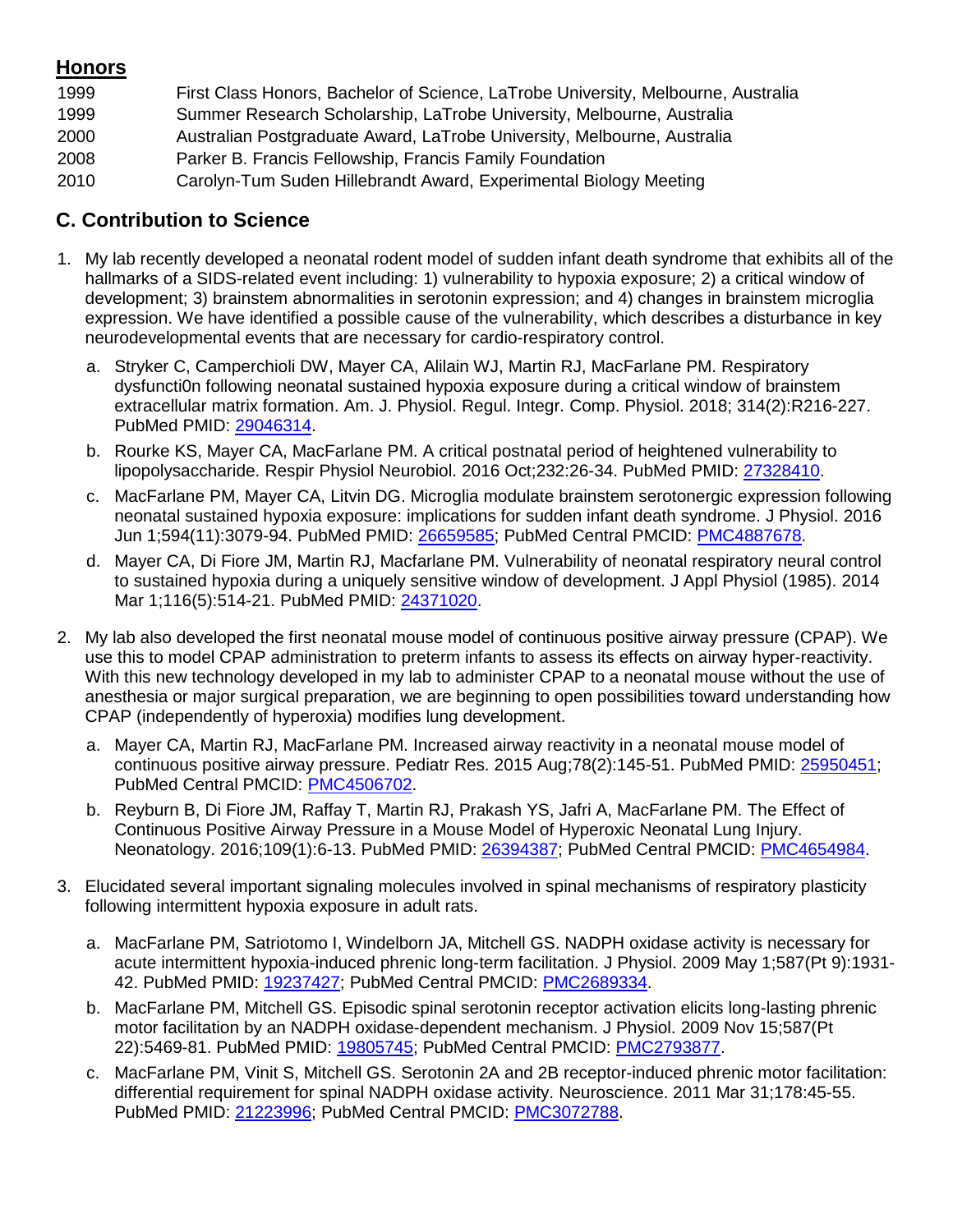- d. MacFarlane PM, Vinit S, Mitchell GS. Spinal nNOS regulates phrenic motor facilitation by a 5-HT2B receptor- and NADPH oxidase-dependent mechanism. Neuroscience. 2014 Jun 6;269:67-78. PubMed PMID: [24680940;](http://www.ncbi.nlm.nih.gov/pubmed/24680940/) PubMed Central PMCID: [PMC4361021.](http://www.ncbi.nlm.nih.gov/pmc/articles/PMC4361021/)
- 4. Characterized the respiratory neurobiology and of newborn marsupials. After as little as a 10 days gestation (in some species), the marsupial is born at a very altricial stage of development. The lungs resemble simple air sacs and are not able to support the metabolic needs of the neonate. Instead, these minute marsupials depend heavily on the skin for the exchange of O2 and CO2 during the first weeks of postnatal life. During the transition from skin-to-lung exchange, the lungs mature as respiratory mechanics and the energetics of breathing improve, and various reflexes controlling breathing become robust, including the Hering-Breuer inflation reflex and the hypoxic and hypercapnic ventilatory response.
	- e. MacFarlane PM, Frappell PB. Convection requirement is established by total metabolic rate in the newborn tammar wallaby. Respir Physiol. 2001 Jul;126(3):221-31. PubMed PMID: [11403784.](http://www.ncbi.nlm.nih.gov/pubmed/11403784/)
	- f. MacFarlane PM, Frappell PB, Mortola JP. Mechanics of the respiratory system in the newborn tammar wallaby. J Exp Biol. 2002 Feb;205(Pt 4):533-8. PubMed PMID: [11893767.](http://www.ncbi.nlm.nih.gov/pubmed/11893767/)
	- g. MacFarlane PM, Frappell PB. Hypothermia and hypoxia inhibit the Hering-Breüer reflex in the marsupial newborn. Am J Physiol Regul Integr Comp Physiol. 2004 May;286(5):R857-64. PubMed PMID: [14695112.](http://www.ncbi.nlm.nih.gov/pubmed/14695112/)
	- h. Frappell PB, MacFarlane PM. Development of the respiratory system in marsupials. Respir Physiol Neurobiol. 2006 Nov;154(1-2):252-67. PubMed PMID: [16781204.](http://www.ncbi.nlm.nih.gov/pubmed/16781204/)

Complete List of Published Work in My Bibliography: <http://bit.ly/1kDcVGZ>

# **D. Additional Information: Research Support and/or Scholastic Performance**

## **Ongoing Research Support**

Gerber Foundation

MacFarlane (PI)

06/01/15-06/01/18

Myo-inositol for the treatment and prevention of apnea of prematurity: bench to bedside

The primary purpose of this proposal is to determine whether myo-inositol supplementation reduces apnea incidence in rodent model of apnea of prematurity. This proposal also combines an ancillary clinical trial to test the effects of myo-inositol supplementation on the incidence of intermittent hypoxia in preterm infants. Role: PI

R01 HL056470-15 (NCE), NIH

MacFarlane (Co-PI)

12/01/16-11/30/20

Neonatal Modulation of Airway Contractility

The major goal of this project is to determine the contribution of brain-derived neurotrophic factor in hyperoxia induced enhancement of airway smooth muscle Ca2+ and contractility, as it relates to neonatal asthma. Role: PI (CWRU site)

R01 HL 138402-01, NIH MacFarlane (PI) 07/01/17-06/30/22 Understanding CPAP effects on developing airway The major goal of this project is to characterize the role of hyaluronan signaling in airway reactivity in a mouse model of neonatal continuous positive airway pressure (CPAP).

Role: PI